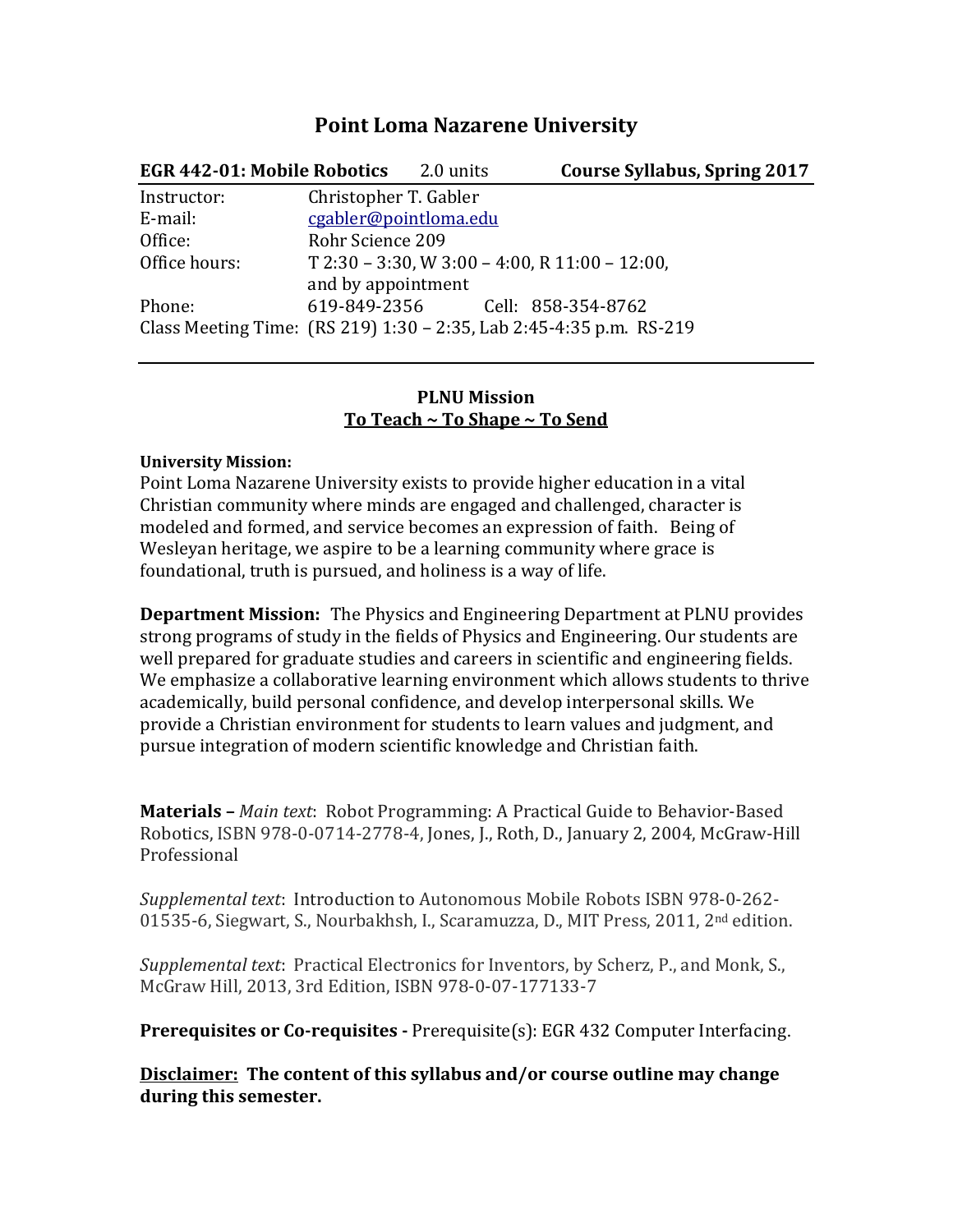### **Canvas:**

The online resource Canvas is integral for this course, and you are expected to login regularly. You need a reliable internet connection to be able to use this resource.

## **Course Description**

The objective of this course is to use a hands-on approach to introduce the basic concepts in robotics, focusing on mobile robots and the importance of sensors and the integration of those sensors. Also to be discussed are navigation mechanisms and the various robot learning and control paradigms. Three lectures and one laboratory each week.



**Course Learning Outcomes -** The objectives of the course are to:

- 1. Understand the concepts of behavior-based programming for autonomous robotics.
- 2. Understand the history and theory of behavior-based robots.
- 3. Learn the use and functions of robot behaviors, and behavior arbitration
- 4. Develop insight into building real-world robotic applications.
- 5. Design and analyze programs that integrate sensors and microcontrollers in robotic applications.

**Attendance:** Attendance is expected at each class session. In the event of an absence you are responsible for the material covered in class and the assignments given that day. Regular and punctual attendance at all classes is considered essential to optimum academic achievement. If the student is absent from more than 10 percent of class meetings, the faculty member can file a written report which may result in de-enrollment. If the absences exceed 20 percent, the student may be deenrolled without notice until the university drop date or, after that date, receive the appropriate grade for their work and participation. See

[http://catalog.pointloma.edu/content.php?catoid=24&navoid=1581#Class\\_Attenda](http://catalog.pointloma.edu/content.php?catoid=24&navoid=1581#Class_Attendance) [nce](http://catalog.pointloma.edu/content.php?catoid=24&navoid=1581#Class_Attendance) in the Undergraduate Academic Catalog.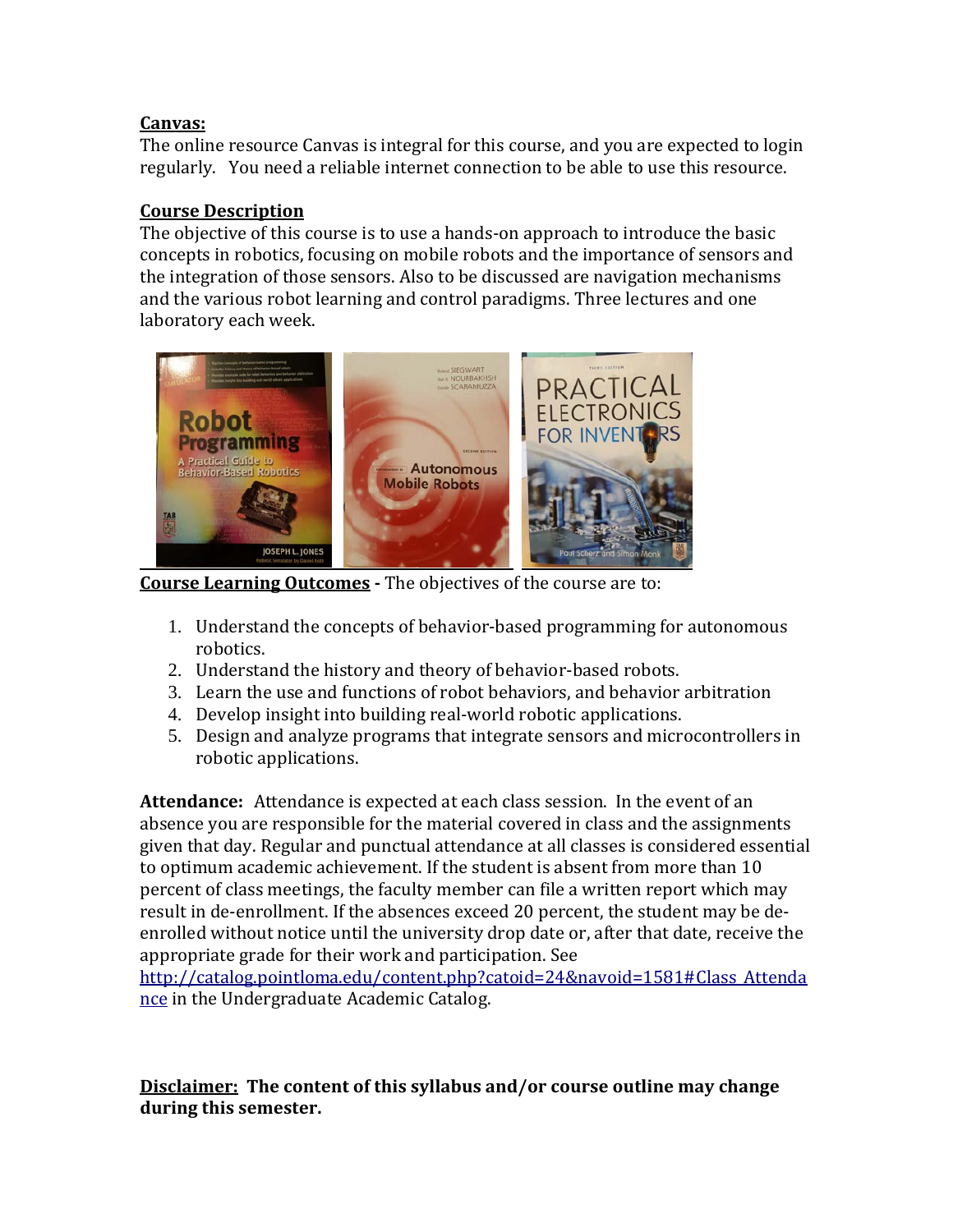**Credit Hour:** In the interest of providing sufficient time to accomplish the stated course learning outcomes, this class meets the PLNU credit hour policy for a 2 unit class delivered over 8 weeks. Specific details about how the class meets the credit hour requirements can be provided upon request.

**Class Enrollment:** It is the student's responsibility to maintain his/her class schedule. Should the need arise to drop this course (personal emergencies, poor performance, etc.), the student has the responsibility to follow through (provided the drop date meets the stated calendar deadline established by the university), not the instructor. Simply ceasing to attend this course or failing to follow through to arrange for a change of registration (drop/add) may easily result in a grade of F on the official transcript.

**Class Meetings** – Studying analog electronics requires active learning and participation during class. In preparation for each class meeting there is a reading assignment. To maximize your learning and participation during our meetings it is very important that you have read this material before class.

**Class Conduct –** Attendance and punctuality are requirements for the course to help the student maximize his overall learning experience. Class exercises, questions and other elements of participation are factors in the students' overall grade assessment. The student is accountable for *all material* covered in class. In addition, students need to respect the classroom environment, and activity such as cell phone use, talking during the class lecture portions (when not engaged in questions and answers) and/or any other related behavior that interferes with the learning experience will be addressed to the student by the instructor.

**Technology, devices and classroom participation**: For my lecture classes, use of computers such as notebooks, iPad and similar devices shall be used just for class activities, PowerPoint, etc. Use of extra-curricular apps such as texting and social media needs to be controlled or closed such that it does not disrupt or distract the classroom environment, classmates or the instructor. Please be professional and courteous in this area of your use of technology in the classroom.

**Course Objectives** – An emphasis is placed on both conceptual understanding and the ability to solve problems dealing with the concepts studied

(a) an ability to apply knowledge of mathematics, science, and engineering (b) an ability to design a system, component, or process to meet desired needs (c) an ability to identify, formulate, and solve engineering problems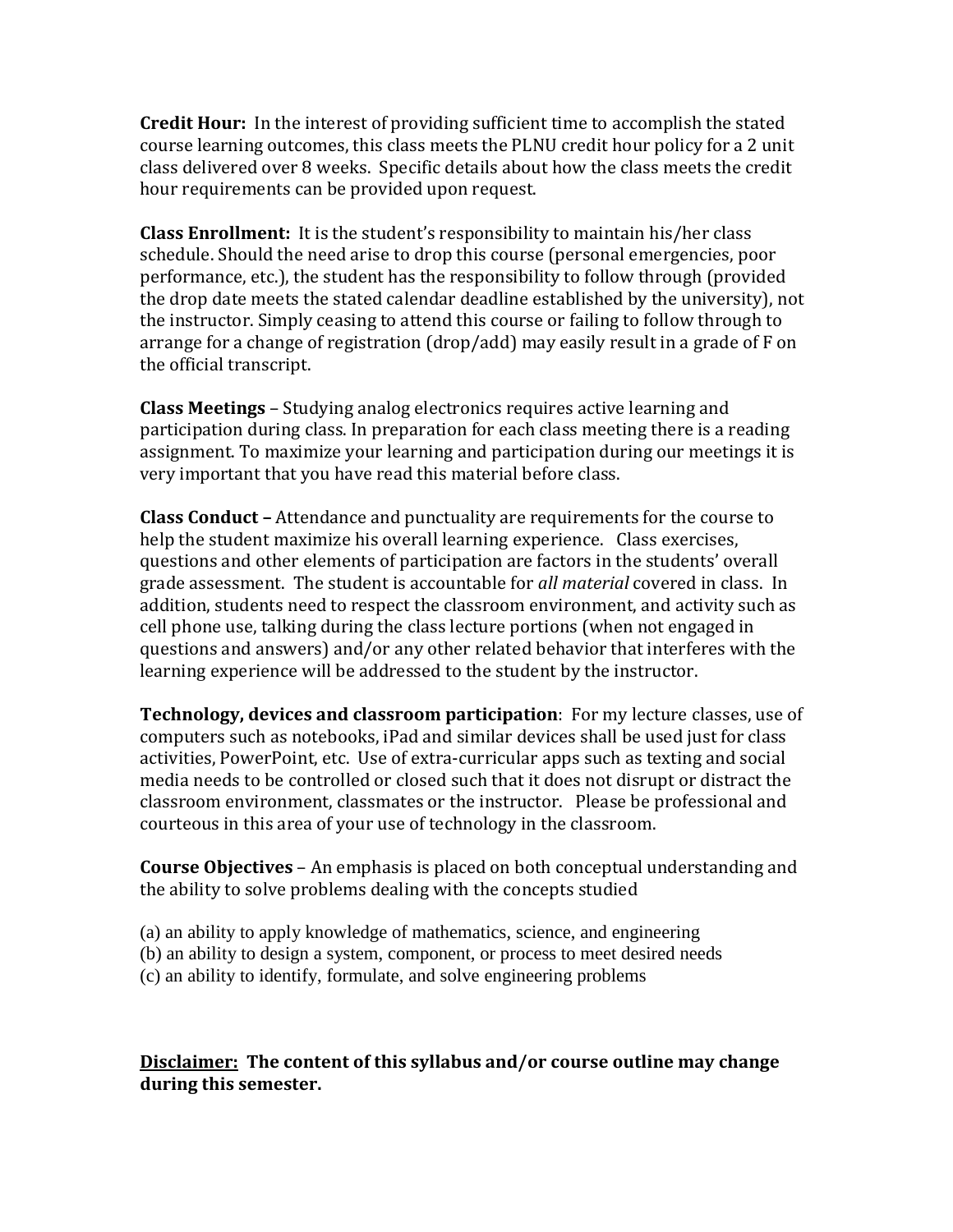#### **Course Objectives (continued)**

(d) a recognition of the need for, and an ability to engage in life-long learning (e) an ability to use the techniques, skills, and modern engineering tools necessary for engineering practice.

(f) an ability to apply principles of engineering, basic science, and math to model, analyze, design and realize physical systems, components or processes

**Homework –** Homework is worth 10% of your final grade.

*Submission:* Written homework solutions should be worked neatly in clear logical steps. (Solutions and explanations should be clear enough that one of your peers could easily follow what you did if they had not worked the problem before.)

*Collaboration*: We expect and encourage collaboration between you and your peers while working on your homework, but your work should be your own original solutions. Allow adequate time to work and think about problems by yourself first before you work together with your peers or ask questions of me. When you sit down to write up a problem, you should not use notes copied from someone else. The guideline is that you should have no trouble explaining or repeating work that you turn in.

**Late Work:** I generally do not accept late work unless there is a documented emergency. If late work is submitted, the following applies:

*Late Submission:* Up to one late assignment per quad will be accepted late with a 10% reduction in grade for every day it is late. This begins with a 10% reduction for an assignment turned in later in the day after this homework has been collected at the beginning of class.

**Lab** *–* You will participate in a lab designed to give you hands-on experience with the concepts covered in the class meetings. Lab will also provide an opportunity for you to use computers, software and hardware to perform measurements, and analyze data using the scientific method. Labs will be completed in small groups, with each member of the team completing his or her own worksheet. Labs comprise 20% of your final grade. You must pass the lab portion of the class to pass the course.

**Exams –** Examinations will be given in class, which count toward 40% of your final grade, consisting of two midterms. The *class project/presentation* counts for 15% of your grade. Details about the class project/presentation will be added in the lecture class. Exams will be closed book.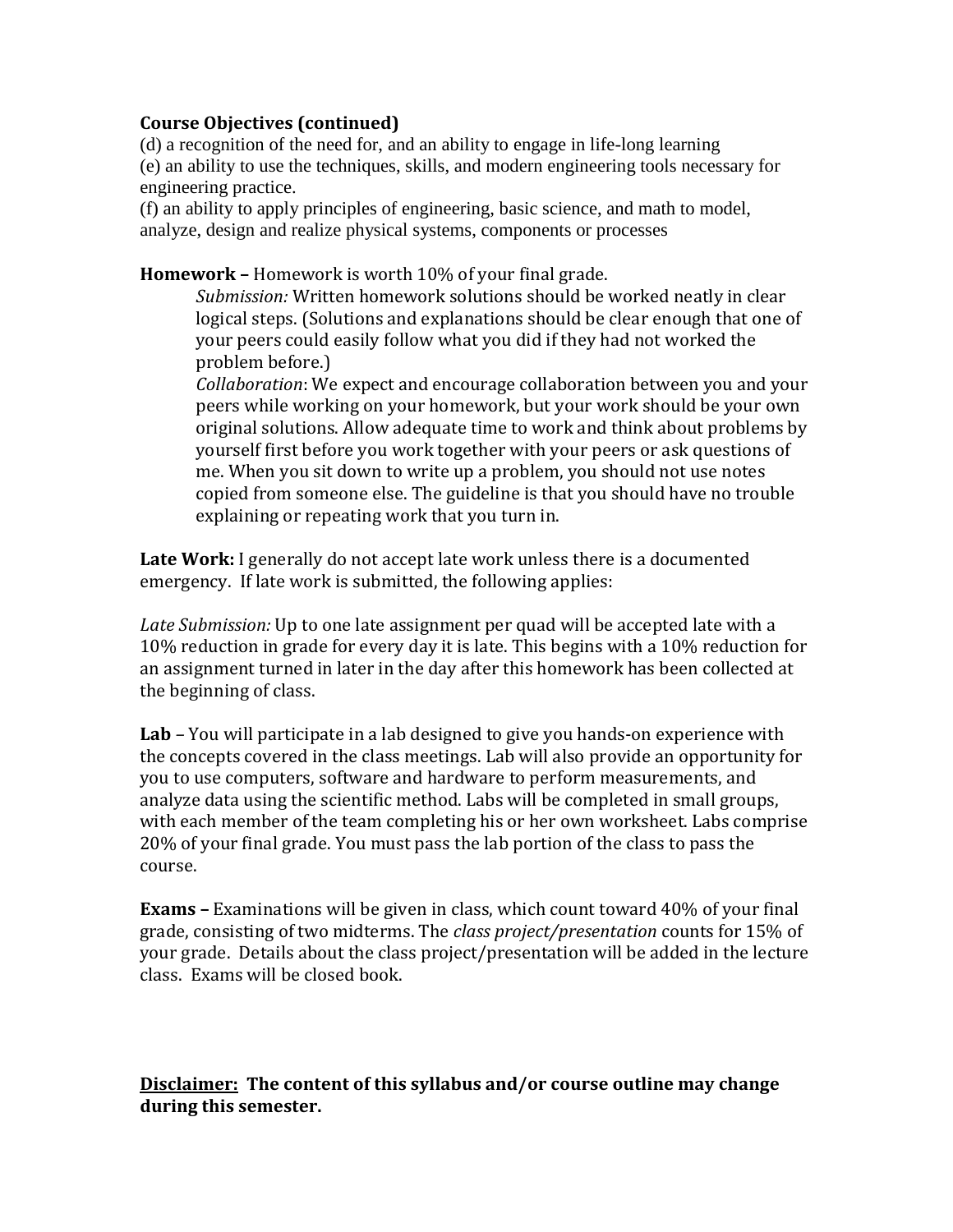## **Exams (continued)**

Partial credit will be given for correct reasoning at any step of the problem, but only if it is communicated clearly enough for me to understand. For problems that call for a solution or explanation, no credit will be given for an answer alone; the method or reasoning must also be shown.

**Policy for missed exams:** Unless you have express written permission from me long before the date of the exam to take the exam on another day, there will be no makeup exams for this course

**Final Grades –** The grade you earn in this course is roughly based on the following scale: 100%-88% A, 88%-85.5% A-, 85.5%-83% B+, 83%-78% B, 78%-75.5% B-, 75.5%-73% C+, 73%-68% C, 68%-65.5% C-, 65.5%-63% D+, 63%-58% D, 58%- 55.5% D-. The points you receive during the course are weighted accordingly: inclass quizzes: 15%, homework: 10%, labs: 20%, exams (2): 40%, class presentation 15%.

**Final Exam: Date and Time:** The final exam date and time is set by the university at the beginning of the semester and may not be changed by the instructor. This schedule can be found on the university website and in the course calendar. No requests for early examinations will be approved. Only in the case that a student is required to take three exams during the same day of finals week, is an instructor authorized to consider changing the exam date and time for that particular student. The **Final Exam** date for this class is **Friday, May 5, 2017, 1:30 p.m - 4:00 pm.**

## **PLNU ACADEMIC HONESTY POLICY**

Students should demonstrate academic honesty by doing original work and by giving appropriate credit to the ideas of others. Academic dishonesty is the act of presenting information, ideas, and/or concepts as one's own when in reality they are the results of another person's creativity and effort. A faculty member who believes a situation involving academic dishonesty has been detected may assign a failing grade for that assignment or examination, or, depending on the seriousness of the offense, for the course. Faculty should follow and students may appeal using the procedure in the university Catalog. See [Academic Policies](http://catalog.pointloma.edu/content.php?catoid=18&navoid=1278) for definitions of kinds of academic dishonesty and for further policy information.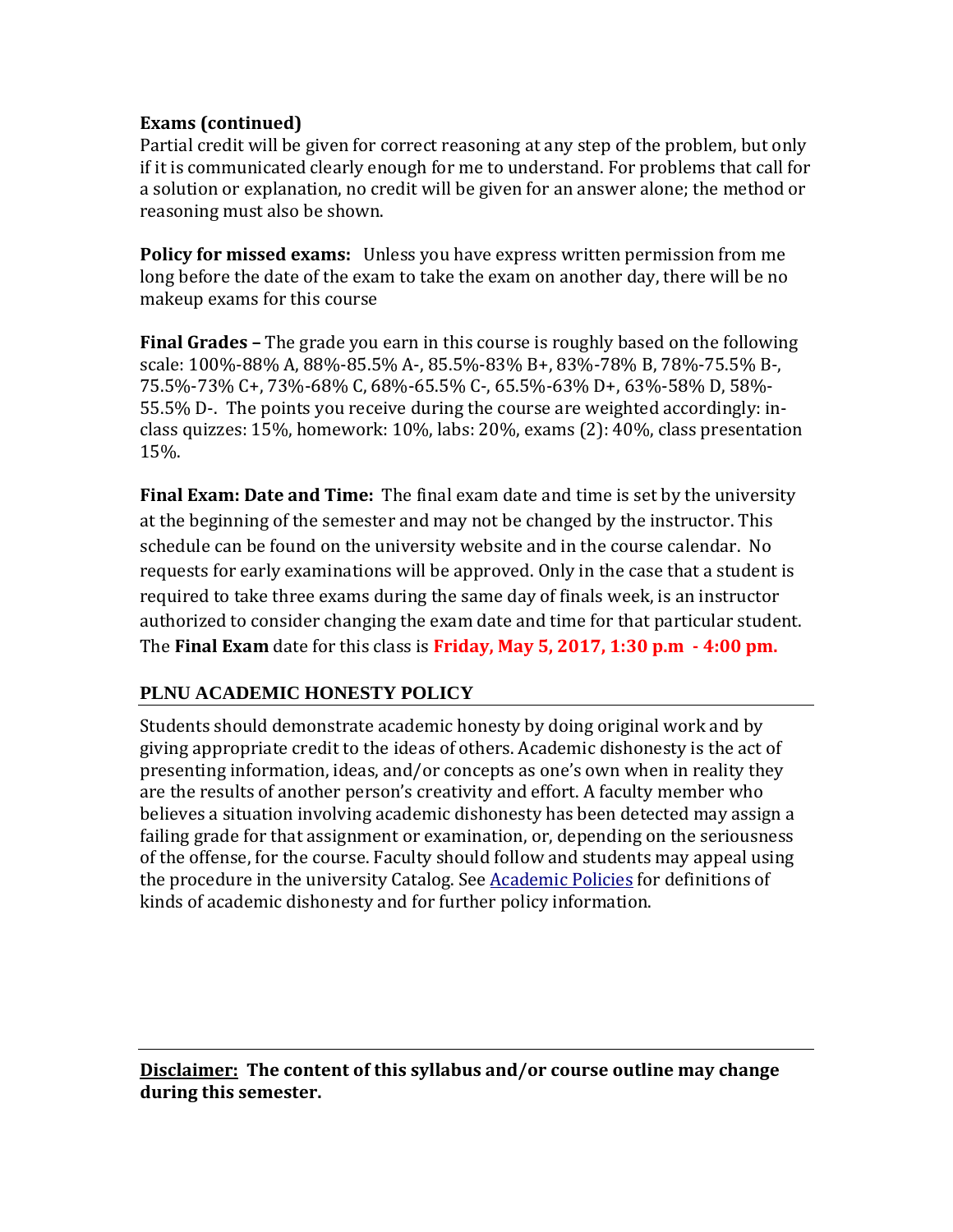# **PLNU ACADEMIC ACCOMMODATIONS POLICY**

If you have a diagnosed disability, please contact PLNU's Disability Resource Center (DRC) within the first two weeks of class to demonstrate need and to register for accommodation by phone at 619-849-2486 or by e-mail at [DRC@pointloma.edu.](mailto:DRC@pointloma.edu) See [Disability Resource Center](http://www.pointloma.edu/experience/offices/administrative-offices/academic-advising-office/disability-resource-center) for additional information.

For more details see the PLNU catalog: [http://catalog.pointloma.edu/content.php?catoid=24&navoid=1581#Academic\\_Acc](http://catalog.pointloma.edu/content.php?catoid=24&navoid=1581#Academic_Accommodations) [ommodations](http://catalog.pointloma.edu/content.php?catoid=24&navoid=1581#Academic_Accommodations)

Students with learning disabilities who may need accommodations should discuss options with the instructor during the first two weeks of class.

## **PLNU COPYRIGHT PROTECTED MATERIALS POLICY**

Point Loma Nazarene University, as a non-profit educational institution, is entitled by law to use materials protected by the US Copyright Act for classroom education. Any use of those materials outside the class may violate the law.

## **FERPA POLICY**

In compliance with federal law, neither PLNU student ID nor social security number should be used in publicly posted grades or returned sets of assignments without student written permission.

This class will meet the federal requirements by (Note: each faculty member should choose one strategy to use: distributing all grades and papers individually; requesting and filing written student permission; or assigning each student a unique class ID number not identifiable on the alphabetic roster.). Also in compliance with FERPA, you will be the only person given information about your progress in this class unless you have designated others to receive it in the "Information Release" section of the student portal. See Policy Statements in the (undergrad/ graduate as appropriate) academic catalog.

**Questions are always welcome and encouraged**. The best way to learn is to ask questions and challenge what you are being taught. Feel free to talk to me after class or via email if you have any questions. I hope you enjoy my course!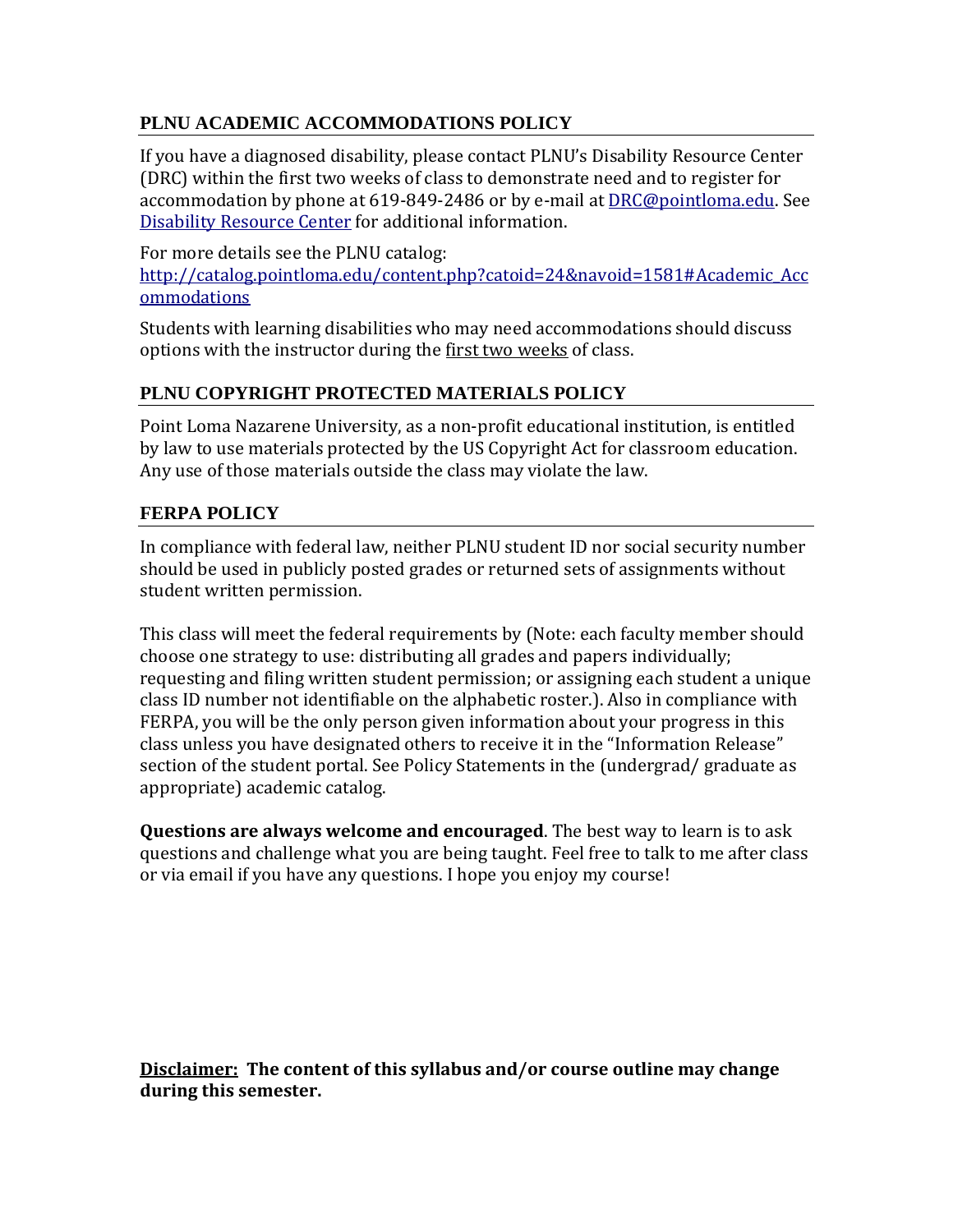# **EGR 442 Mobile Robotics Class Schedule**

Professor Christopher Gabler

Rohr Science 209, 619-849-2356, cgabler@pointloma.edu

Office Hours: T 2:30 - 3:30, W 3:00-4:00, R 11:00-12:00 and by appointment

**(Disclaimer: Content of this syllabus is subject to change according to the instructor**

| <b>DATE</b> | <b>TOPICS</b>                                                              | <b>Ch. Reading</b> | <b>LAB</b>                                        |  |
|-------------|----------------------------------------------------------------------------|--------------------|---------------------------------------------------|--|
| W 03/01     | <b>Week 1 -Quad II</b> – Introduction to Autonomous                        | Intro. xix-xxvi    |                                                   |  |
| F 03/03     | <b>Autonomous Mobile Robots</b>                                            | Ch 1: 1-20         | No Lab                                            |  |
| M 03/06     | <b>Week 2 -Spring Break: no class</b>                                      |                    |                                                   |  |
| W 03/08     | <b>Spring Break: no class</b>                                              |                    |                                                   |  |
| F 03/10     | <b>Spring Break: no class</b>                                              |                    |                                                   |  |
| M 03/13     | Week 3 – Control Systems – Open, closed loop, stability                    | Ch 2: 25-33        |                                                   |  |
| W 03/15     | Control Systems, saturation, parameters, hysteresis                        | Ch 2: 33-45        | Lab $#1 -$<br><b>Beginning Control</b><br>Methods |  |
| F 03/17     | Robotic behaviors, triggers and servos                                     | Ch 3:49-63         |                                                   |  |
| M 03/20     | Week 4 - Robotic<br>behaviors, Finite State<br>Analysis,<br>implementation | Ch 3: 63-71        | Lab $#2$                                          |  |
| W 03/22     | Principle of Arbitration, path selection                                   | Ch 4: 75-89        | <b>Control Methods II</b>                         |  |
| F 03/24     | Principle of Arbitration, other arbitration schemes                        | Ch 4: 89-103       |                                                   |  |
| M 03/27     | Week 5 - Programming, homing techniques, review                            | Ch 5: 107-117      | Lab $#3$ – Paths and                              |  |
| W 03/29     | <b>EXAM#1</b>                                                              |                    | Arbitration                                       |  |
| F 03/31     | Programming, anti-canyoning, wall-following, confinement                   | Ch 5:118-134       |                                                   |  |
| M 04/03     | Week 6 - Area coverage, differential response, homing                      | Ch 5: 135-147      |                                                   |  |
| W 04/05     | Decomposition and behaviors, SodaBot                                       | Ch 6: 151-163      | Lab $#4-$<br>Navigation I                         |  |
| F 04/07     | Mechanical Platform, sensors and behaviors                                 | Ch 6: 164-174      |                                                   |  |
| M 04/10     | Week 7 – Physical Interfaces, sensors, avoidance                           | Ch 7: 177-190      |                                                   |  |
| W 04/12     | Homing and sensors, navigation                                             | Ch 7: 191 -202     |                                                   |  |
| F 04/14     | <b>No Class: Easter Holiday</b>                                            |                    | Lab $#5 -$<br>Navigation II                       |  |
| M 04/17     | <b>Week 8 - No Class: Easter Holiday</b>                                   |                    |                                                   |  |